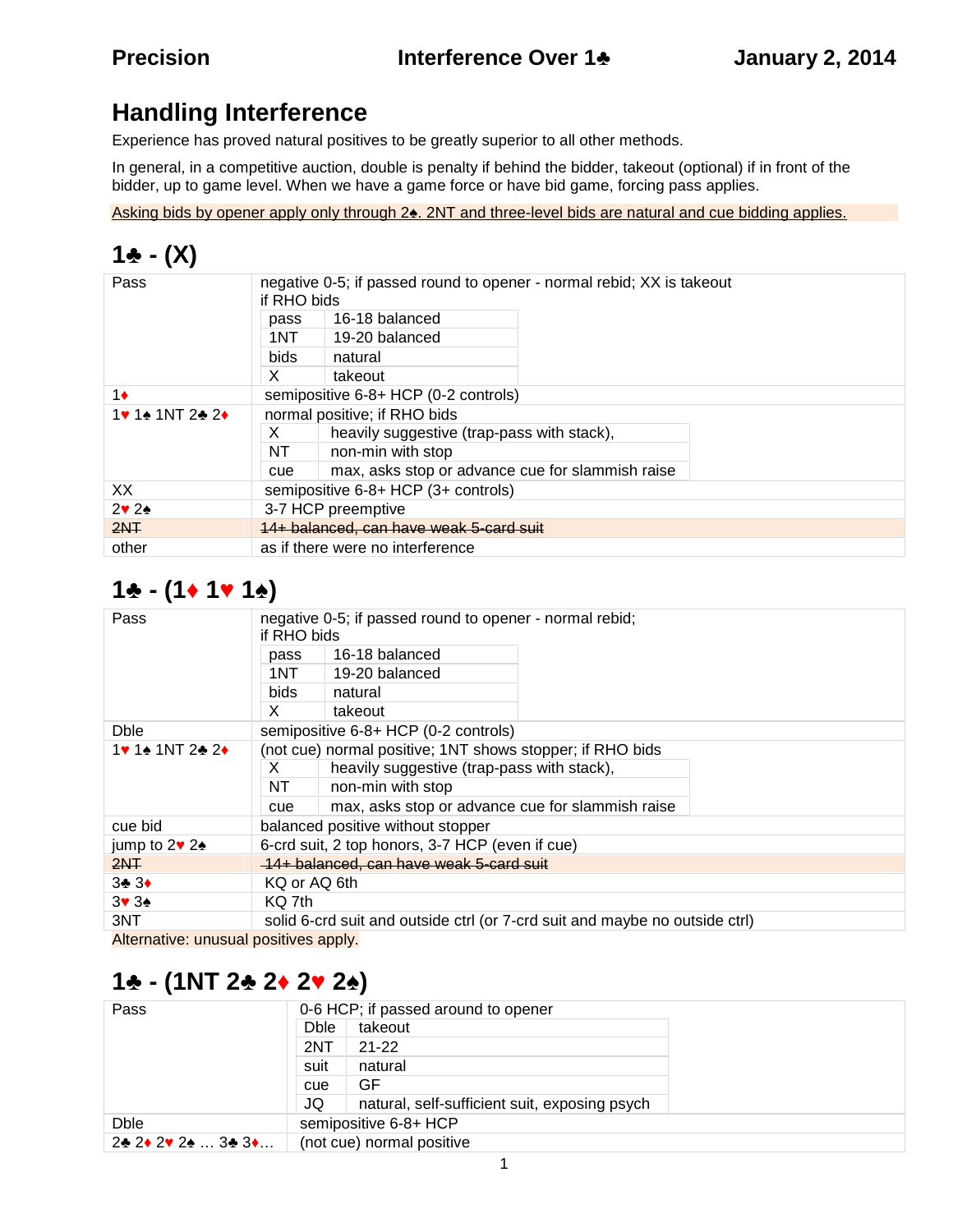#### **Precision Interference Over 1 January 2, 2014**

| 2 2 2 2  3 3 | cue bid) balanced positive; no stopper                 |
|--------------|--------------------------------------------------------|
| 2NT          | balanced positive with stopper                         |
| JS.          | KO 7th                                                 |
| 3NT          | solid 6+card suit, opener rebids as if no interference |

#### **1 - (2NT 3 3 3 3 )**

| Pass        | 0-6 (as above)                                                        |
|-------------|-----------------------------------------------------------------------|
| <b>Dble</b> | semipositive 6+ HCP but can be minimum positive intending to bid game |
| suit        | (not cue) normal positive                                             |
| cue         | balanced positive no stopper                                          |
| 3NT         | balanced positive with stopper                                        |

## **1 - (3NT 4 4 4 4 )**

| Pass        | not enough to take action                                                         |
|-------------|-----------------------------------------------------------------------------------|
| <b>Dble</b> | semipositive 6+ HCP but can be positive without a good suit intending to bid game |
| suit        | (not cue) normal positive                                                         |
| <b>cue</b>  | balanced positive no stopper                                                      |
| 4NT         | balanced positive with stopper                                                    |
|             |                                                                                   |

# **1 - (P) - 1 - (Bid)**

| <b>Dble</b> | takeout                                 |
|-------------|-----------------------------------------|
| <b>NT</b>   | 20-22 HCP                               |
| suit        | nat                                     |
| cue         | GF                                      |
| JQ          | exposes psyche, excellent suit and hand |

## **1 - (P) - 1 - (P) - 1M - (X)**

| Pass     | minimum                       |
|----------|-------------------------------|
| Redouble | maximum balanced 2-3 controls |
|          | natural, one round force      |
| 1NT      | maximum balanced 0-1 control  |

## **1 - (P) - positive - (Bid)**

| Pass        | minimum balanced |
|-------------|------------------|
| Dble        | penalty          |
| <b>Bids</b> | ∵ra∟<br>nat      |

#### **Suction Interference**

In Suction, a bid in a suit at any level shows EITHER the next suit OR a 2-suiter in the next two higher suits. The overcaller NEVER has the suit he is bidding.

|           | or | $\ddot{}$ |
|-----------|----|-----------|
|           | or | +         |
|           | or | $\ddot{}$ |
|           | or | $\ddot{}$ |
| <b>NT</b> | or | +         |
|           | or |           |

A Suction bidder has no known suit or suits. The only thing we know for certain is the presumed absence of one suit. Thus, we treat the overcall or double as nothing more than a meaningless noise and use the *same methods for dealing with interference* except that there is no cue bid available to show a balanced hand without a stopper.